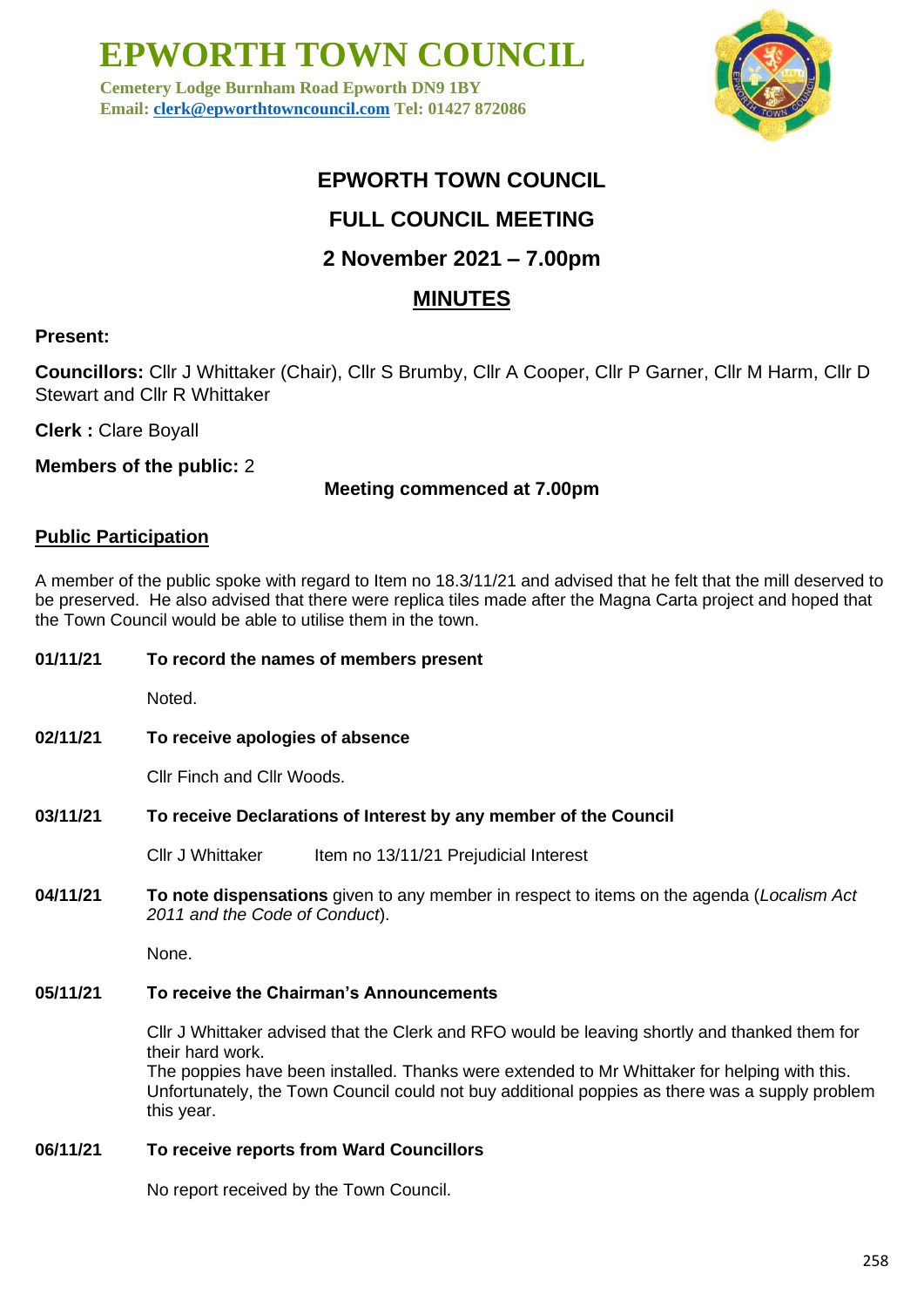**Cemetery Lodge Burnham Road Epworth DN9 1BY Email: [clerk@epworthtowncouncil.com](mailto:clerk@epworthtowncouncil.com) Tel: 01427 872086**



#### **07/11/21 To receive the Clerk's Report**

- Information has been received from N Lincs Council and the Clerk has added the conservation area on the map at Cemetery Lodge.
- The Clerk has contacted Planning Enforcement with regard to the shop frontage. A site visit has taken place and a letter has been sent to the owner. The Conservation Officer has also been notified and they will help determine what actions are to be taken if the shop frontage is not altered back to its original form.
- A site visit has taken place regarding the re-siting of the dog bin to the Cemetery car park. The dog bin is well used and emptied twice per week and therefore re-siting is not deemed appropriate. Ward Cllr Mitchell has been contacted as councils have been asked to highlight sites which would be appropriate for additional bins.
- Thank you letters have been sent to residents that were mentioned in the Best Kept Village results. 2 emails have been received from residents thanking the Town Council.
- A letter was sent to the telecommunications company and the Planning Department at N Lincs Council to request that the installation be re-sited further back. No reply has been received.
- The Clerk has chased the 2020/2021 reimbursement payment for Turbary Road work and it has been confirmed that the payment is being processed.
- The lock on the commercial waste bin has been damaged and the mechanism has disappeared. The Clerk has contacted N Lincs Council and this will be repaired in the next few days.
- The roundabout at the lower playground is missing 2 bolts and these have been ordered.

Cllr Stewart proposed to note the Clerk's report, seconded by Cllr Cooper. All in favour.

It was **resolved** to note the Clerk's report.

#### **08/11/21 To resolve the Draft Minutes of the Full Council meeting held on 5 October 2021**

Cllr J Whittaker advised that Cllr R Whittaker was absent from this meeting and therefore did not propose the resolution on Item 13/10/21. The Clerk confirmed this was Cllr Harm and that this would be changed.

Cllr Stewart proposed that the draft minutes of the Full Council Meeting held on 5 October 2021 be accepted as a true record with the above alteration, seconded by Cllr Cooper. All in favour.

It was **resolved** that the draft minutes of the Full Council meeting held on 5 October 2021 be accepted as a true record with the above correction.

#### **09/11/21 To resolve the Draft Minutes of the Planning Committee meeting held on 19 October 2021**

Cllr R Whittaker proposed that the draft minutes of the Planning Committee meeting held on 19 October 2021 be accepted as a true record, seconded by Cllr Brumby. All in favour.

It was **resolved** that the draft minutes of the Planning Committee meeting held on 19 October 2021 be accepted as a true record.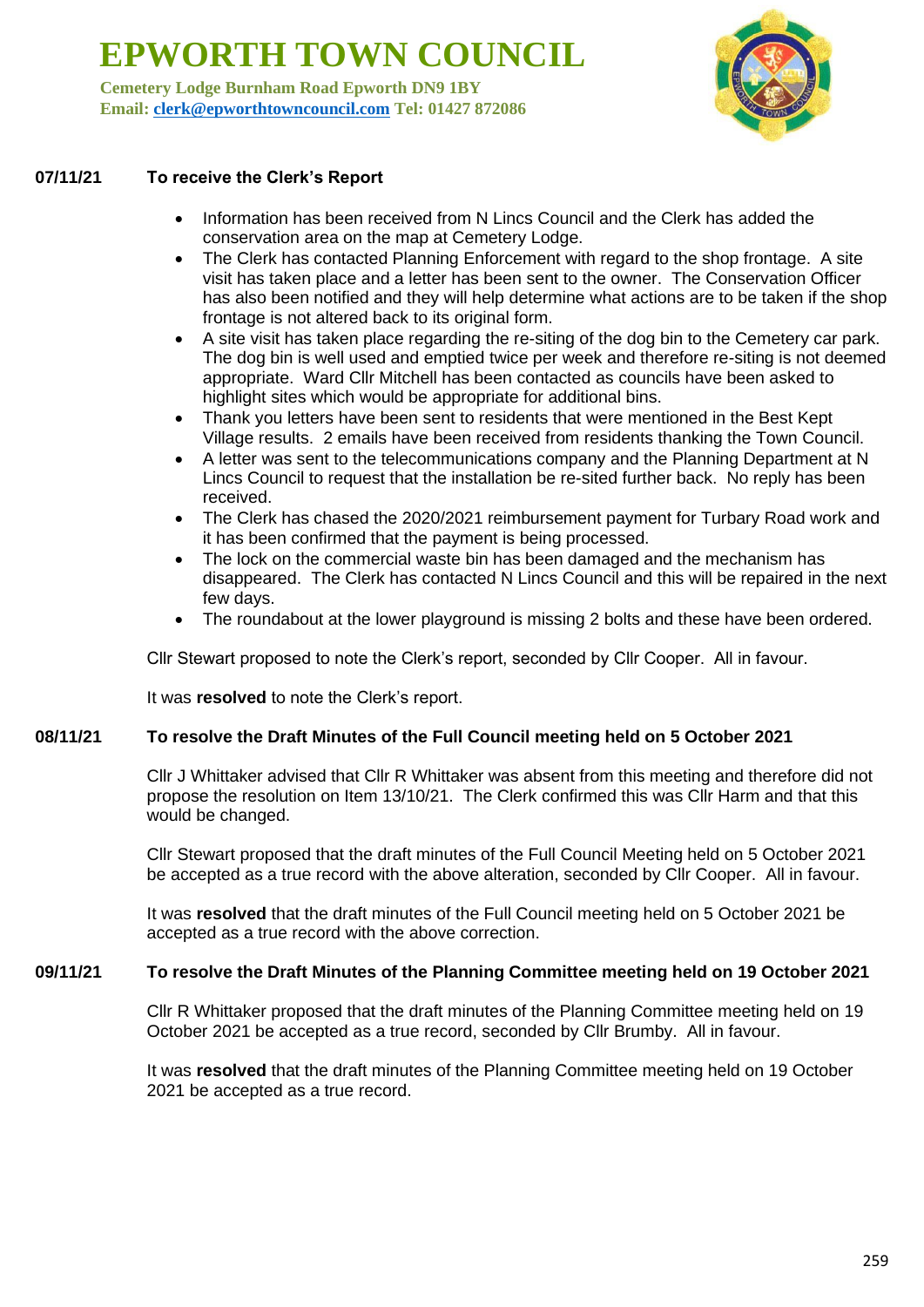**Cemetery Lodge Burnham Road Epworth DN9 1BY Email: [clerk@epworthtowncouncil.com](mailto:clerk@epworthtowncouncil.com) Tel: 01427 872086**



#### **10/11/21 To resolve the Draft Minutes of the Combined Environment and Cemetery Committee meeting held on 20 October 2021**

Cllr R Whittaker proposed that the draft minutes of the Combined Environment and Cemetery Committee meeting held on 20 October 2021 be accepted as a true record, seconded by Cllr Brumby. All in favour.

It was **resolved** that the draft minutes of the Combined Environment and Cemetery Committee meeting held on 20 October 2021 be accepted as a true record.

#### **11/11/21 To resolve the Draft Minutes of the Finance Committee meeting held on 25 October 2021**

Cllr J Whittaker proposed that the draft minutes of the Finance Committee Meeting held on 25 October 2021 be accepted as a true record, seconded by Cllr R Whittaker. All in favour.

It was **resolved** that the draft minutes of the Finance meeting held on 25 October 2021 be accepted as a true record.

#### **12/11/21 To receive the Financial Reports and Bank Reconciliation**

Cllr Stewart proposed to approve the financial reports and bank reconciliation, seconded by Cllr Harm. All in favour.

It was **resolved** to approve the financial reports and bank reconciliation.

Cllr J Whittaker left the meeting room.

In the absence of the Vice Chair, Cllr D Stewart took the Chair for the next item.

#### **13/11/21 To receive the Schedule of Payments**

#### **Cheque Payments**

| N <sub>o</sub>          | Payee                  | <b>Reason</b>                        | <b>VAT</b> | Gross<br>Amount |
|-------------------------|------------------------|--------------------------------------|------------|-----------------|
| $\mathbf{1}$            | Payroll                | Month 7                              | $\Omega$   | £2187.62        |
| $\overline{2}$          | Clare Boyall           | Stamps and markers                   | $\theta$   | £10.67          |
| 3                       | Pete Barker            | Mileage                              | $\Omega$   | £6.30           |
| $\overline{\mathbf{4}}$ | <b>Steve Quantrill</b> | Mileage and DBS Check                | $\theta$   | £31.99          |
| 5                       | MWQA Ltd               | H&S Support June                     | $\theta$   | £50.00          |
| 6                       | <b>Imperial Hall</b>   | Hire of Hall                         | $\Omega$   | £22.50          |
| 7                       | <b>Imperial Hall</b>   | Hire of Hall                         | $\Omega$   | £22.50          |
| 8                       | <b>ERNLLCA</b>         | VAT missed from<br>authorised amount | £38.00     |                 |
| 9                       | <b>ERNLLCA</b>         | Cemetery Management<br>Course        | £15.00     | £90.00          |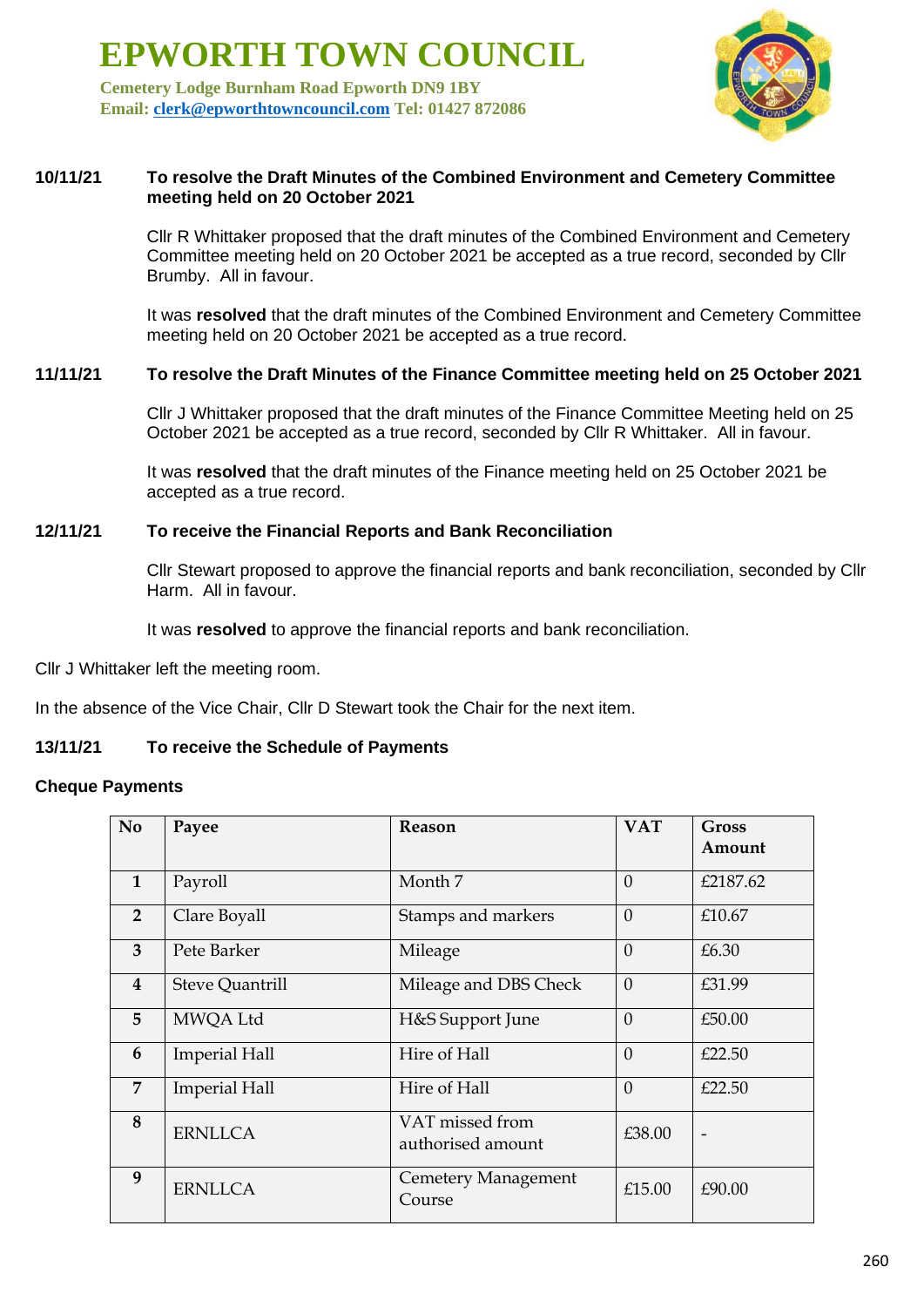**Cemetery Lodge Burnham Road Epworth DN9 1BY Email: [clerk@epworthtowncouncil.com](mailto:clerk@epworthtowncouncil.com) Tel: 01427 872086**



| 10 | <b>ERNLLCA</b>                  | <b>Finance Training</b>           | £6.00  | £36.00  |
|----|---------------------------------|-----------------------------------|--------|---------|
| 11 | <b>Prestige Safety Services</b> | Safety Equipment<br>Groundsperson | £9.26  | £55.56  |
| 12 | <b>BRS</b> Tech                 | Cloud based back up fee           | £50.00 | £300.00 |
| 13 | N Lincs Council                 | Playground Inspection             | £38.00 | £228.00 |
| 14 | ICO                             | Data Protection Fee               |        | £40.00  |

#### **Direct Debit Payments**

| $\mathbf{1}$            | N Lincs Council       | <b>Waste Disposal</b>  | £61.23  |
|-------------------------|-----------------------|------------------------|---------|
| $\overline{2}$          | <b>Scottish Power</b> | Utility                | £11.00  |
| 3                       | <b>Scottish Power</b> | Utility                | £11.00  |
| $\overline{\mathbf{4}}$ | <b>EDF</b>            | Utility                | £23.00  |
| 5                       | <b>EDF</b>            | Utility                | £112.00 |
| 6                       | <b>EDF</b>            | Utility                | £48.00  |
| $\overline{7}$          | <b>HSBC</b>           | Charges                | £20.90  |
| 8                       | Vodafone              | Mobile                 | £23.31  |
| 9                       | Vodafone              | Mobile                 | £23.31  |
| 10                      | Plusnet               | Landline and Broadband | £39.60  |
| 11                      | Everflow              | <b>Water Rates</b>     | £25.76  |
| 12                      | Everflow              | <b>Water Rates</b>     | £25.47  |
| 13                      | Microsoft Office      | <b>Annual Fee</b>      | £135.36 |

Cllr Harm proposed to approve the schedule of payment, seconded by Cllr Brumby. All in favour.

It was **resolved** to approve the schedule of payment.

Cllr J Whittaker re-entered the meeting room and took the Chair.

#### **14/11/21 To receive example Occupational Health and Safety Policies and resolve to adopt a new policy**

Cllr J Whittaker advised that the words "instruction and supervision" should be added to point d and that MWQA should be added to the policy as they are the Town Council's advisors.

Cllr Stewart proposed to adopt the Occupational Health and Safety Policy following these additions, seconded by Cllr Harm. All in favour.

It was **resolved** to adopt the Occupational Health and Safety Policy following these additions.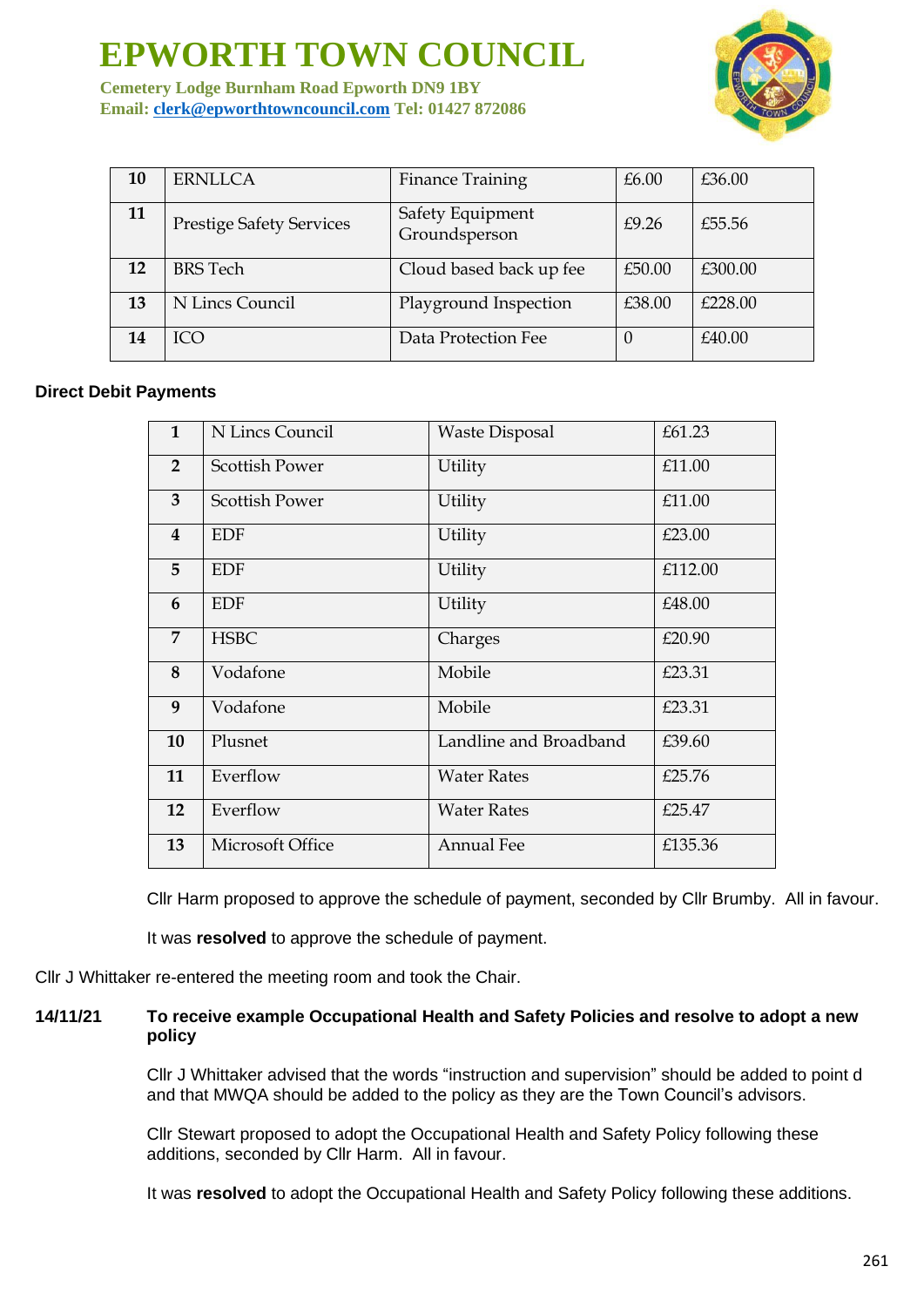**Cemetery Lodge Burnham Road Epworth DN9 1BY Email: [clerk@epworthtowncouncil.com](mailto:clerk@epworthtowncouncil.com) Tel: 01427 872086**



#### **15/11/21 To receive and adopt the Subject Access Request Policy and Guidance Notes**

The Clerk will add the option for a request in a different format to the policy and a request form to the website. Cllr Stewart proposed to adopt the Subject Access Request policy and guidance notes, seconded by Cllr Brumby. All in favour.

It was **resolved** to adopt the Subject Access Request Policy and guidance notes.

#### **16/11/21 To receive further information for the Data Protection Policy**

Cllr J Whittaker stated that IT support had recommended to use SharePoint and 2 factor identification for personnel files. The Chair and members of the Personnel Committee would only have access to these files. Cllr Stewart proposed to use SharePoint and 2 factor identification for the personnel files, seconded by Cllr Harm. All in favour.

It was **resolved** to use SharePoint and 2 factor identification for the personnel files.

#### **17/11/21 Planning Permission Granted**

Cllr R Whittaker proposed to note the granted planning applications, seconded by Cllr Stewart. All in favour.

It was **resolved** to note the granted planning applications.

**18/11/21 Planning** Applications (Town & Country Planning Act 1990 as amended) **18.1 Application No:** PA/2021/788 **Proposal:** Planning permission to erect a detached bungalow **Site Location:** Land adjacent and to the rear of 104 High Street Epworth, DN9 1JS

> Cllr Cooper proposed to support the application with the comment that a contamination survey should be undertaken, seconded by Cllr Harm. All in favour.

It was **resolved** to support the application with the comment that a contamination survey should be undertaken.

## **18.2 Application No:** PA/2021/1776

**Proposal:** Notification of intention for the removal of two sycamore trees within the Epworth Conservation Area **Site Location:** 37 Wesley Manse, High Street, Epworth, DN9 1EP

Cllr Stewart proposed to note the application, seconded by Cllr Cooper. All in favour.

It was **resolved** to note the planning application.

#### **18.3 Application No:** PA/2021/1648

**Proposal:** Planning permission for an extension and alterations associated with the proposed change of use of the Mill to an observatory with café and associated recreational facilities **Site Location:** Maws Mill, Belton Road, Epworth

Cllr Cooper proposed to support the planning application but to comment that Epworth Town Council object to any change to Public Footpath 52, seconded by Cllr Stewart. All in favour.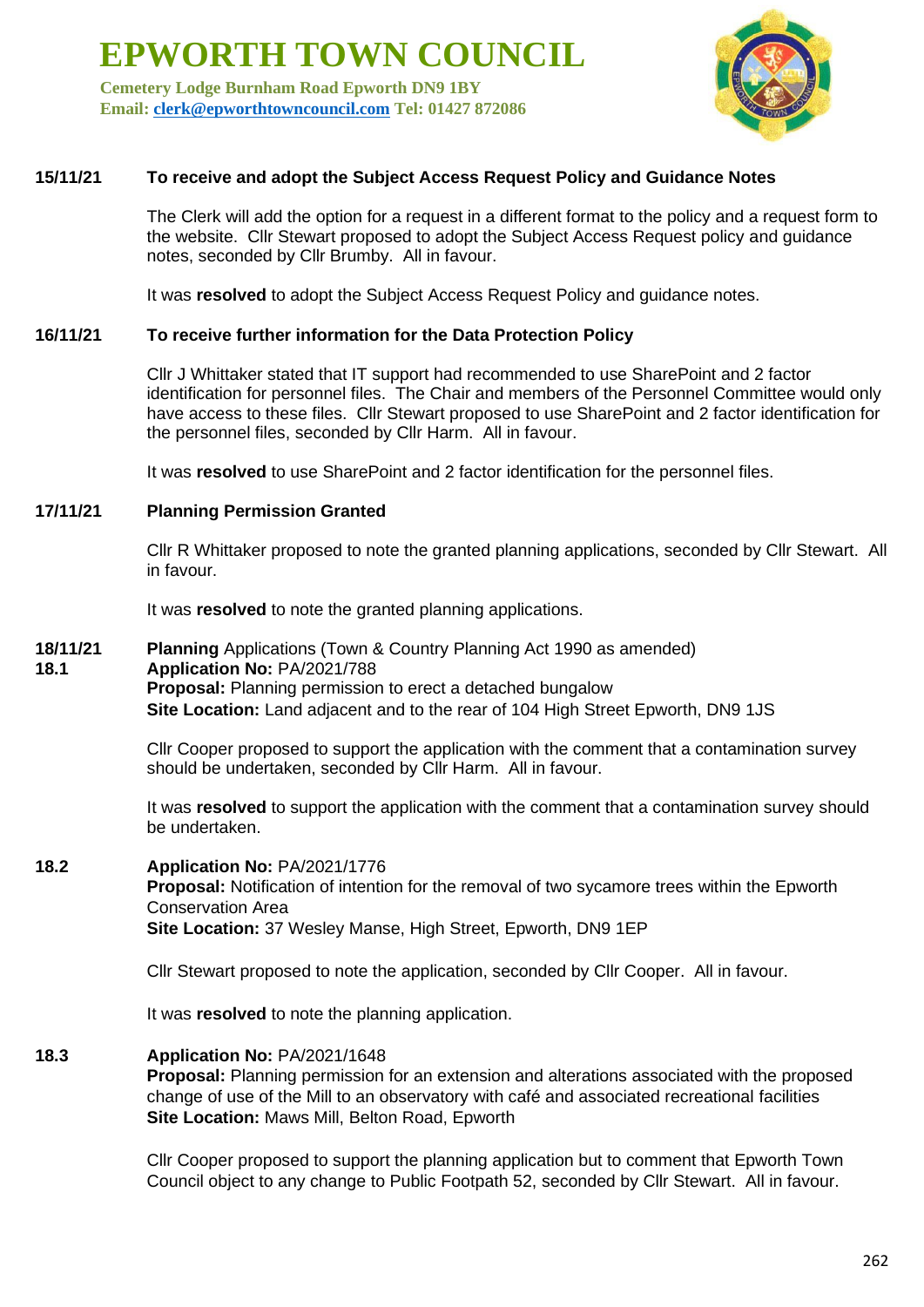**Cemetery Lodge Burnham Road Epworth DN9 1BY Email: [clerk@epworthtowncouncil.com](mailto:clerk@epworthtowncouncil.com) Tel: 01427 872086**



It was **resolved** to support the planning application but to comment that Epworth Town Council object to any change to Public Footpath 52.

#### **18.4 Application No:** PA/2021/1715

**Proposal:** Planning permission to erect a single storey extension above the existing garage **Site Location:** 5 Haven House, Hollingsworth Lane, Epworth, DN9 1EX

Cllr Stewart proposed to support this application, seconded by Cllr Harm. All in favour.

It was **resolved** to support this application.

#### **19/11/21 To receive and consider a Grant Application** Local Government Act s137

The grant application from Epworth Business Forum was discussed. Clerk to advise applicant, for future reference, to be specific what the grant request is for. Cllr R Whittaker proposed to donate £250 to Epworth Business Forum, seconded by Cllr Stewart. All in favour.

It was **resolved** to donate £250 to Epworth Business Forum.

#### **20/11/21 To resolve to purchase equipment for the groundsman and consider whether to repair or purchase new equipment**

Cllr J Whittaker advised of the issues that have recently occurred with the power tools for the groundsman and the options available to solve these issues. He also advised that the Groundsman had requested new equipment items. Cllr Stewart proposed to spend up to £600 on new equipment at the discretion of the Chair, seconded by Cllr Garner. All in favour.

It was **resolved** to spend up to £600 on new equipment at the discretion of the Chair.

#### **21/11/21 To receive information on the N Lincolnshire Local Plan 2020-2038 and resolve a response**

There are small areas identified for development in Epworth but none identified for major developments in the new proposed Local Plan for Epworth. Cllr R Whittaker proposed to support the proposed N Lincolnshire Local Plan, seconded by Cllr Garner. All in favour.

It was **resolved** to support the proposed N Lincolnshire Local Plan.

#### **22/11/21 To receive correspondence regarding the train service between Scunthorpe and Doncaster**

Cllr R Whittaker proposed to write to Northern Railway to request that the train service be reinstated to an hourly service, seconded by Cllr Brumby. All in favour.

It was **resolved** to write to Northern Railway to request that the train service be reinstated to an hourly service.

#### **23/11/21 To resolve whether to accept the invitation of a Foodfest for the Queen's Platinum Jubilee**

Cllr J Whittaker proposed to accept the invitation of a Foodfest for the Queen's Platinum Jubilee, seconded by Cllr Harm. All in favour.

It was **resolved** to accept the invitation of a Foodfest for the Queen's Platinum Jubilee.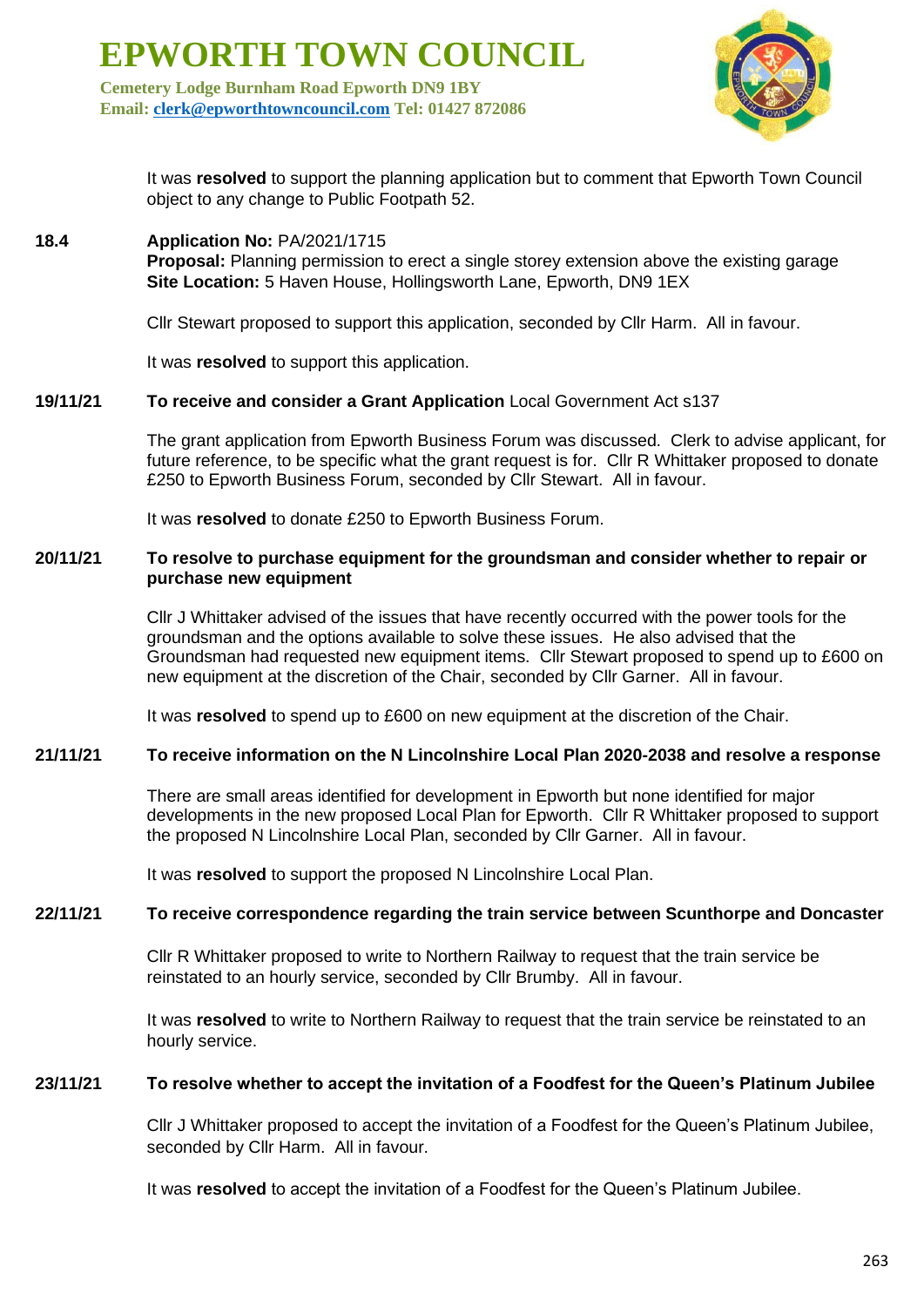**Cemetery Lodge Burnham Road Epworth DN9 1BY Email: [clerk@epworthtowncouncil.com](mailto:clerk@epworthtowncouncil.com) Tel: 01427 872086**



#### **24/11/21 To receive information and correspondence regarding Turbary Road**

Following a recent communication from the Principal Access and Commons Officer Cllr Whittaker stated that N Lincs Council have made it clear on a number of occasions that the Public Footpath is the full width of Turbary Road. Cllr Harm proposed to write to the resident and include evidence of N Lincs Council stating the boundaries of Turbary Road and advise that Epworth Town Council are in no position to change this, seconded by Cllr Brumby. All in favour.

It was **resolved** to write to the resident and include evidence of N Lincs Council stating the boundaries of Turbary Road and advise that Epworth Town Council are in no position to change this.

#### **25/11/21 To receive information regarding the positioning of a waste bin near Hollingsworth Lane**

Cllr J Whittaker proposed to defer this item until the bin survey has been received and this is discussed by the Combined Cemetery and Environment Committee seconded by Cllr Cooper. All in favour.

It was **resolved** to defer this item.

Cllr Harm left the meeting room.

#### **26/11/21 To receive information regarding the Hub Consultation and proposed meeting with Community Leaders**

Cllr J Whittaker advised that the Clerk had tried to organise a meeting including South Axholme Academy, N Lincs Council officers and the Ward Councillors. Unfortunately, the N Lincs Council officers and the Ward Councillors declined to attend a meeting.

Cllr Harm re-entered the meeting room.

Cllr J Whittaker proposed to submit a reply that Epworth Town Council are not in a position to respond due to N Lincs Council's refusal to consult with the council. We understand that further consultations are planned which we expect to be part of as a Town Council, seconded by Cllr Harm. 6 in favour, 1 abstention.

It was **resolved** to write to N Lincs Council with the above comments.

#### **27/11/21 To receive a recommendation from the Combined Environment and Cemetery Committee to plant up 2 planters at the petrol station on Station Road for the Queen's Platinum Jubilee**

As these planters are not the property of Epworth Town Council nor on Epworth Town Council's land it was felt that it was not appropriate to spend money on these planters. Cllr Harm proposed to reject the recommendation, seconded by Cllr Cooper. All in favour.

It was **resolved** to reject the recommendation.

#### **28/11/21 To receive a recommendation from the Combined Environment and Cemetery Committee regarding litter on Newlands Lane**

This item will be deferred.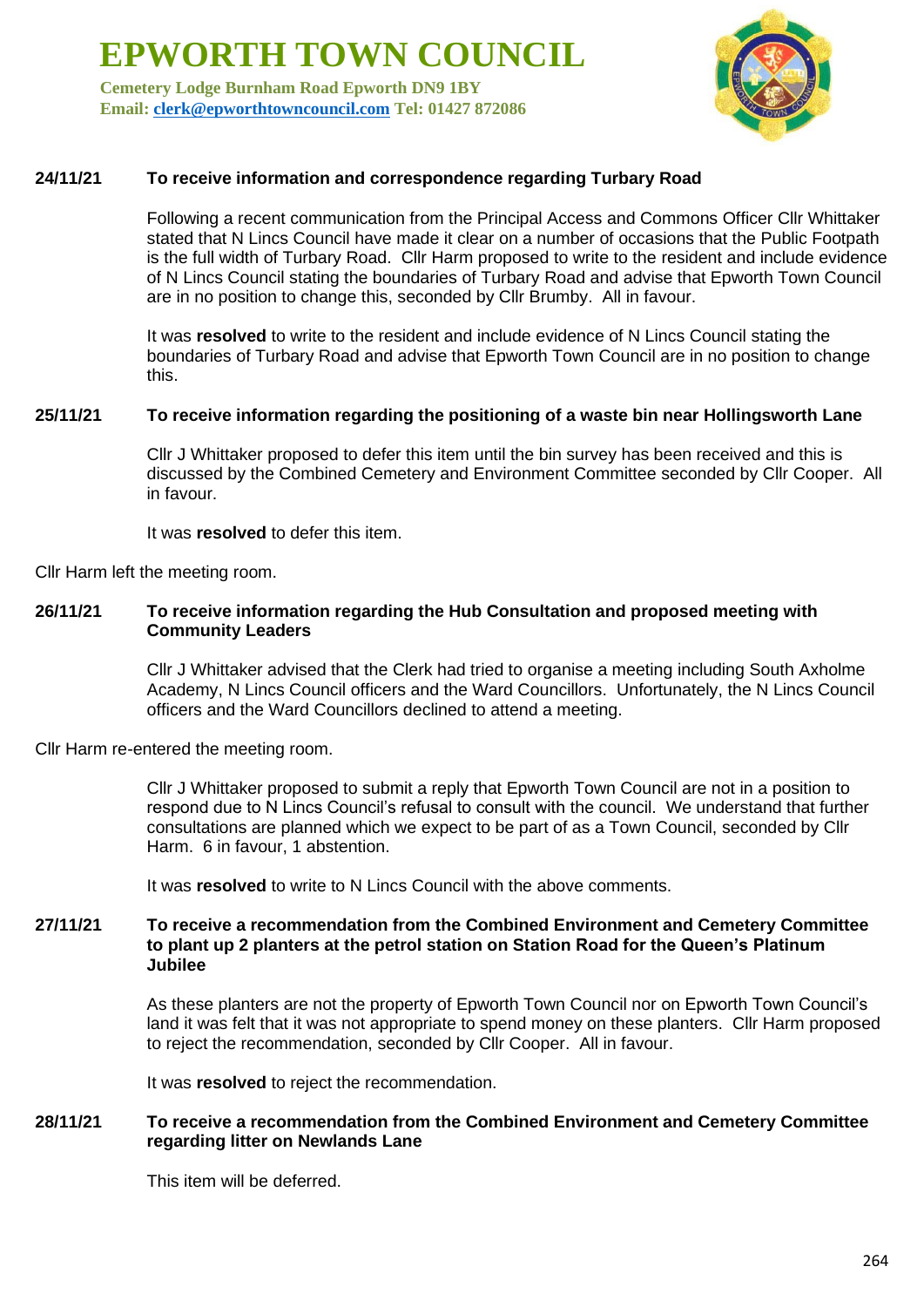**Cemetery Lodge Burnham Road Epworth DN9 1BY Email: [clerk@epworthtowncouncil.com](mailto:clerk@epworthtowncouncil.com) Tel: 01427 872086**



#### **29/11/21 To consider Community Dementia Friendly Training**

Cllr J Whittaker proposed to organise a training event, seconded by Cllr Harm. All in favour.

It was **resolved** to organise a training event.

**30/11/21 To receive a recommendation from the Combined Environment and Cemetery Committee to increase the cost to businesses for the hanging baskets 2022**

> Cllr Harm proposed to accept the recommendation to increase the cost of the hanging baskets for 2022, seconded by Cllr Cooper. All in favour.

It was **resolved** to accept the recommendation to increase the cost of the hanging baskets for 2022.

#### **31/11/21 To receive information and a recommendation from the Combined Environment and Cemetery Committee to purchase and consider a grant for a defibrillator for the Telephone Box in the Market Place**

The options were discussed at length including the type of defibrillator and cabinet required. Cllr Cooper proposed to purchase the option 2 defibrillator and apply for a Community Grant but in the absence of a grant the reimbursement from N Lincs Council for work carried out on Turbary Road will be used towards the cost of the defibrillator, seconded by Cllr Harm. All in favour.

It was **resolved** to purchase the option 2 defibrillator and apply for a Community Grant but in the absence of a grant the reimbursement from N Lincs Council for work carried out on Turbary Road will be used towards the cost of the defibrillator

#### **32/11/21 To receive further information on the proposed cemetery orchard**

The cost of the soil contamination test for the cemetery is in excess of £1500. There is a possibility that The Rectory may provide an area for a community orchard. Cllr Harm proposed to abandon the cemetery orchard project and support The Rectory with any possible plans they may have for a community orchard, seconded by Cllr Brumby. All in favour.

It was **resolved** to abandon the cemetery orchard project and support The Rectory with any possible plans they may have for a community orchard, seconded by Cllr Brumby.

#### **33/11/21 To receive a recommendation from the Combined Environment and Cemetery Committee to purchase a clock for the Chapel of Rest at a cost of £25**

Cllr Harm proposed to purchase a clock for the Chapel of Rest at a cost of £25, seconded by Cllr Cooper. All in favour.

It was **resolved** to purchase a clock for the Chapel of Rest at a cost of £25.

#### **34/11/21 To receive information and consider the relocating of the planters on Tottermire Lane**

Cllr Whittaker proposed to defer this item to the next meeting, seconded by Cllr Cooper. All in favour.

It was **resolved** to defer this item to the next meeting.